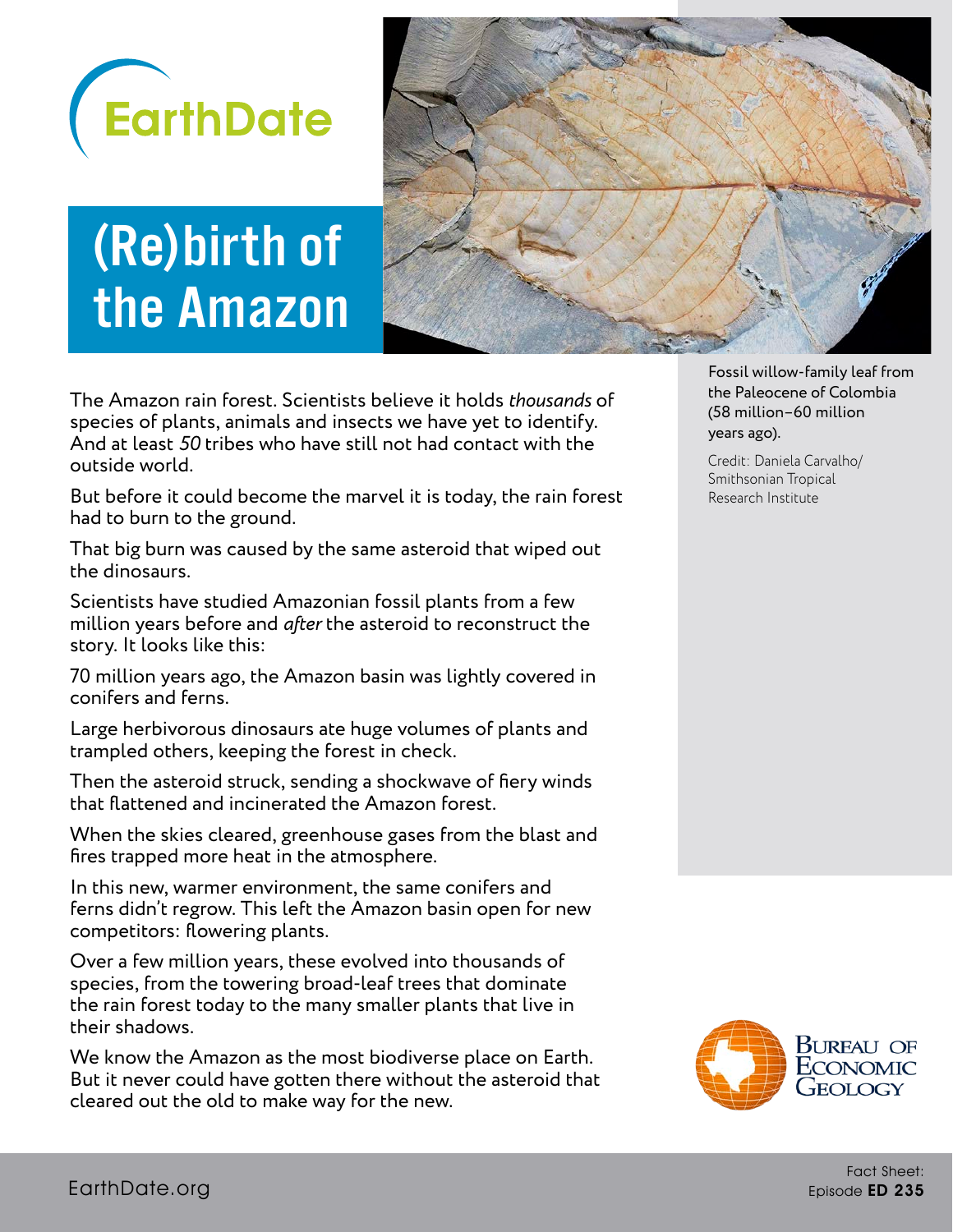## Background: (Re)birth of the Amazon

**Synopsis:** The Amazon is Earth's largest rain forest, covering more than one-third of South America. Today's diversity of life in the Amazon is greater than anywhere else in the world, but it was not always that way. In addition to blasting the Mesozoic into the Cenozoic and causing the extinction of nonavian dinosaurs 66 million years ago, the Chicxulub impact event also leveled the Amazon, changing its forest forever.



The yellow line shows the boundary of the Amazon rain forest as delineated by the World Wide Fund for Nature. National boundaries are shown in black.

Credit: Pfly, via Wikimedia Commons

- Most of the Amazon River basin is in Brazil, but it also covers parts of Bolivia, Peru, Ecuador, Colombia, Venezuela, Guyana, Suriname and French Guiana.
	- The Amazon basin covers more than 1.4 billion acres (5.67 million  $km^2$ ) and may influence weather patterns as far away as the United States.
- With a length of around 4,000 mi (6,400 km), the Amazon River is the second-longest in the world, rivaling Africa's Nile River.
- **O** The Amazon River's 1,100 tributaries carry about 20% of the water that flows over Earth's surface.
- **O** Its flow volume is about 12 times larger than that of the mighty Mississippi River.
- Amazon River outflow dilutes the salinity of the Atlantic more than 100 mi (160 km) from its river mouth.
- The Amazon rain forest hosts incredible diversity of life.
	- **O** More than 390 billion individual trees represent more than 16,000 tree species.
	- **O** More than 24,000 additional plant species grow among the trees.
	- **O** More than 2.5 million species of insects live in the Amazon, along with 3,000 fish species, 1,300 bird species and 430 mammal species.



The Amazon canopy is so thick, in some areas it takes about 10 minutes for rain to make its way from the highest leaves to the forest floor, which is perpetually dark.

Credit: Rex, via Wikimedia Commons



#### **References: (Re)birth of the Amazon**

[Amazon River | Britannica](https://www.britannica.com/place/Amazon-River) [End-Cretaceous Extinction and the Origin of Modern Rainforests | Science](https://science.sciencemag.org/content/372/6537/63) [The Impactful Origin of Neotropical Rainforests | Science](https://science.sciencemag.org/content/372/6537/28) [The Dinosaur-Killing Asteroid Altered Tropical Forests | Science News](https://www.sciencenews.org/article/dinosaur-killing-asteroid-tropical-forest-fossil) [Chicxulub Impact Changed Tropical Rain Forest Biodiversity Forever | Eos](https://eos.org/articles/chicxulub-impact-changed-tropical-rain-forest-biodiversity-forever)



Bureau of ECONOMIC GEOLOGY

[EarthDate.org](http://www.earthdate.org) Fact Sheet: Episode ED 235

Contributors: Juli Hennings, Harry Lynch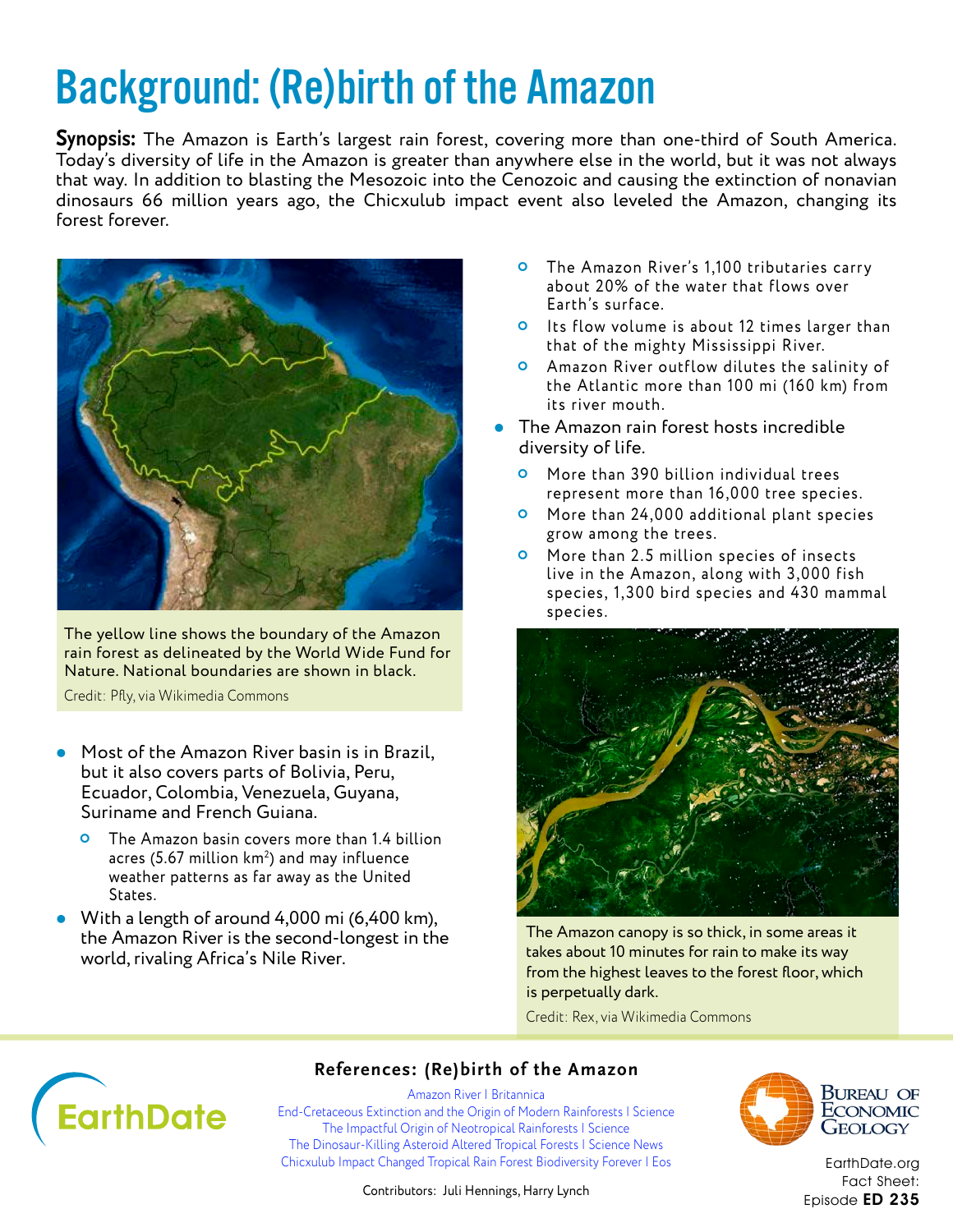### Background: (Re)birth of the Amazon



The Amazon rain forest in the state of Amazonas, Brazil. Credit: Antonio Campoy, via Wikimedia Commons

- **O** More than 400 Indigenous tribes inhabit the Amazon, and as many of 50 of these have never had contact with outsiders.
- **•** The Amazon rain forest is often referred to as the lungs of Earth.
	- Photosynthesis that occurs within the Amazon rain forest's huge biomass consumes massive volumes of carbon dioxide, producing oxygen for Earth's animals.
- The Amazon has been essential to life on Earth for many millions of years, but it has not always been the Amazon we know today—the Chicxulub impactor completely changed the rain forest 66 million years ago.
	- Studies of fossil leaves and pollen spanning the time of the impact reveal that not only did the Mesozoic Amazon forest lose its dinosaurs, it also lost its trees.
	- **O** When the forest grew back in the Cenozoic, it was much different than before.
- For more than 12 years, researchers examined and cataloged details of more than 6,000 fossilized leaves and 50,000 fossilized pollen samples ranging in age from 70 million years old (from the last part of the Mesozoic late Cretaceous Maastrichtian Age) to 56 million years old (from the first part of the Cenozoic Paleocene Epoch).



These leaf fossils reveal the types of plants that populated the Amazon forest from 70 to 66 million years ago, before the Chicxulub impact event.

Credit: Carvalho and others, Science

- **O** Before the impact, the forests comprised a mix of conifers (*gymnosperms*) and ferns with an open canopy, enabling bright light to reach flowering plants on the forest floor.
- **The Chicxulub impact brought huge** earthquakes, tsunamis, fires and 600-mph (965 km/h) winds. Afterward, ash and debris blackened the sky for many months, limiting photosynthesis and cooling the planet. Then, as the skies cleared, the planet superheated.
	- The disappearance of fossil pollen indicates many Amazon species became extinct at the time of the impact; plant diversity declined by 45%.



Fossil leaves from 66 to 56 million years ago show that after the Chicxulub impact event, forests were dominated by flowering trees and developed a thick, heavy, light-blocking canopy.

Credit: Carvalho and others, Science



#### **References: (Re)birth of the Amazon**

[Amazon River | Britannica](https://www.britannica.com/place/Amazon-River) [End-Cretaceous Extinction and the Origin of Modern Rainforests | Science](https://science.sciencemag.org/content/372/6537/63) [The Impactful Origin of Neotropical Rainforests | Science](https://science.sciencemag.org/content/372/6537/28) [The Dinosaur-Killing Asteroid Altered Tropical Forests | Science News](https://www.sciencenews.org/article/dinosaur-killing-asteroid-tropical-forest-fossil) [Chicxulub Impact Changed Tropical Rain Forest Biodiversity Forever | Eos](https://eos.org/articles/chicxulub-impact-changed-tropical-rain-forest-biodiversity-forever)



Bureau of ECONOMIC GEOLOGY

[EarthDate.org](http://www.earthdate.org) Fact Sheet: Episode ED 235

Contributors: Juli Hennings, Harry Lynch